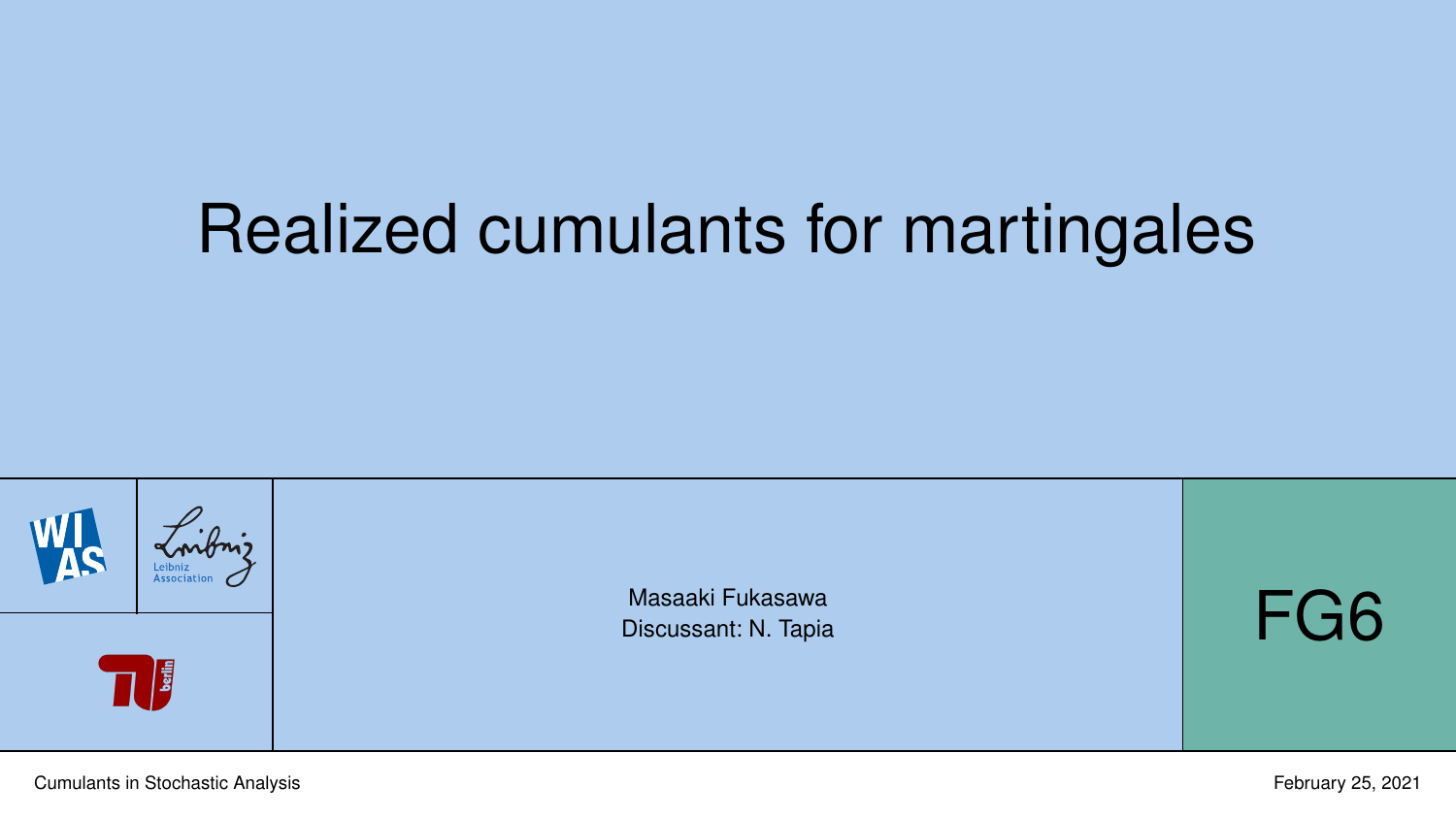## Introduction

#### Definition (Realized variance)

For a partition  $\Pi_{a,b}$  of  $(a,b]$ ,

$$
\sum_{(s,t]\in \Pi_{a,b}}|M_{s,t}
$$

| 2

### Connecting high and low frequency distributions

$$
E\left[\sum_{(s,t]\in\Pi_{a,b}}|M_{s,t}|^2\right] = E\left[|M_{a,b}|^2\right]
$$

 A similar formula (Bartlett-type identity) appears in (Mykland, 1994).

Definition (Aggregation property (Neuberger, 2012))

 $E[g(X_{s,u}) | \mathcal{F}_s] = E[g(X_{s,t}) | \mathcal{F}_s] + E[g(X_{t,u}) | \mathcal{F}_s]$ 

#### We have:

- $g(x) = x^2$ ,  $\mathbb{X} = M$  satisfy the aggregation property,
- (Neuberger, 2012)  $g(x, y) = x^3 + 3xy$ ,  $\mathbb{X} = (M, M^{(2)})$  also<br>satisfy the aggregation property (realized skewness), where satisfy the aggregation property (realized skewness), where

$$
M_t^{(n)} \coloneqq E[(M_T - M_t)^n \mid \mathfrak{F}_t],
$$

■ (Bae–Lee, 2020)  $g(x, y, z) = x^4 + 6x^2y + 3y^2 + 4xz$ ,  $\mathbb{X} = (M, M^{(2)}, M^{(3)})$ also satisfies the aggregation property (realized kurtosis).

#### Theorem (Fukasawa–Matsushita, 2020)

*The functions*  $g_n(x_1, \ldots, x_n) = B_{n+1}(x_1, \ldots, x_n, 0)$  *satisfy the aggregation property, with*  $X = (X, X^{(2)}, \ldots, X^{(n)})$ . Here  $B_n$ <br>are the complete Bell polynomials *are the complete Bell polynomials*

$$
B_n(x_1,\ldots,x_n) \coloneqq \frac{\partial^n}{\partial z^n} \exp\left(\sum_{i=1}^n x_i \frac{z^i}{i!}\right)\Big|_{z=0}.
$$

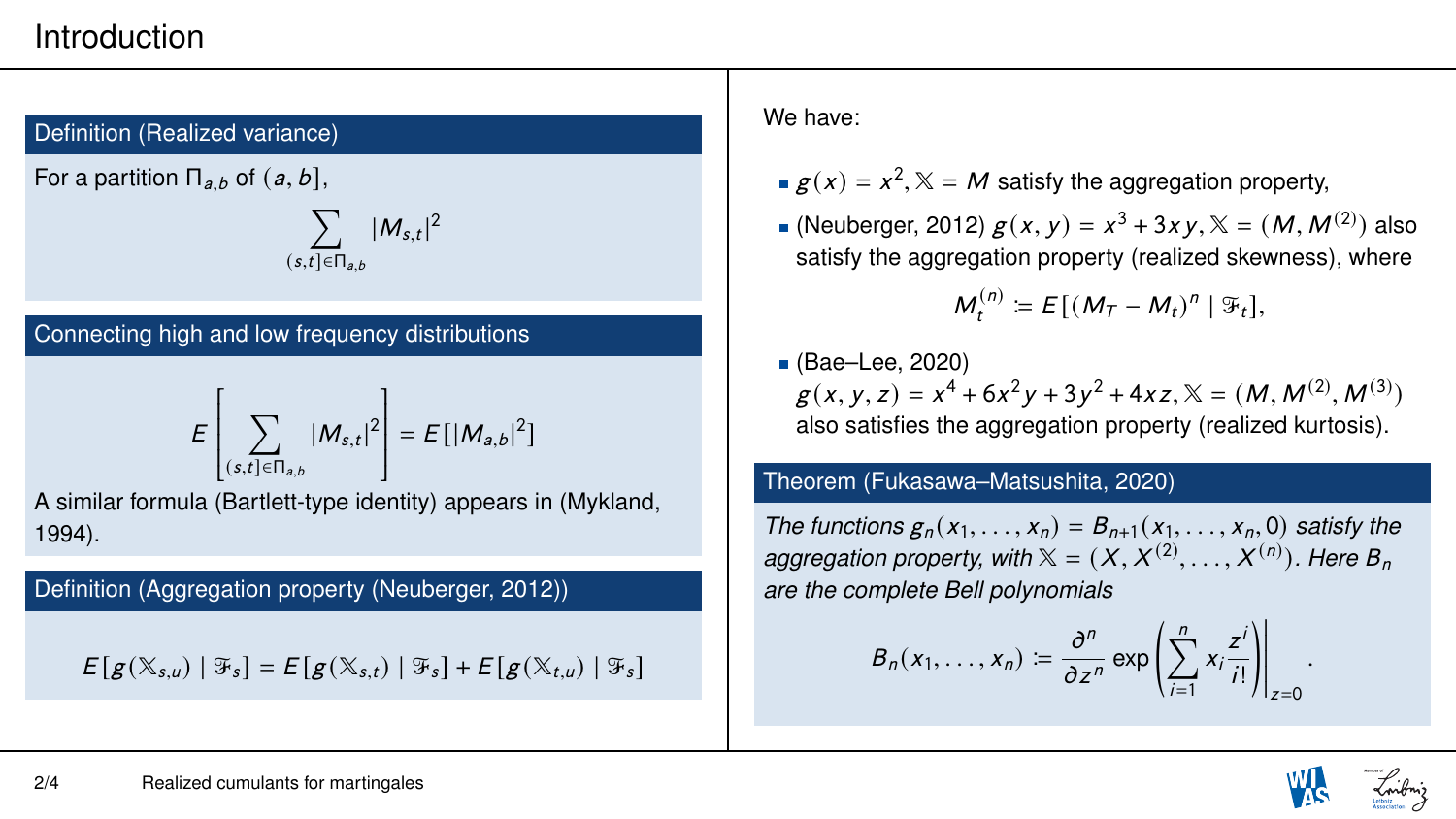## Introduction

#### Moments and cumulants

Similar relation holds (Faà di Bruno's formula, 1855):

$$
E[X^n] = B_n(\kappa_1,\ldots,\kappa_n) = \sum_{\pi \in P(n)} \prod_{B \in \pi} \kappa_{|B|}.
$$

In particular:

$$
\{\{1\}, \ldots, \{n\}\} \Rightarrow B_n(x_1, 0, \ldots, 0) = x_1^n
$$
  

$$
\{1, \ldots, n\} \Rightarrow B_n(0, \ldots, 0, x_n) = x_n
$$

Lemma (Fukasawa–Matsushita, 2020)

*For stopping times*  $\tau \leq v$ ,

$$
E[B_n(\mathbb{X}_{\nu}^{(n)}) \mid \mathfrak{F}_{\tau}]=0.
$$

Consequences:

- **Aggregation property, and**
- $E[g_n(\mathbb{X}_{s,t}^{(n)})]$ s,t ) |  $\mathcal{F}_s$ ] = −E[X $_{s,t}^{(n+1)}$ s,t  $\mid \mathfrak{F}_s],$
- **Realized cumulants:**

$$
X_{\sigma}^{(n+1)} = E\left[\sum_{(\tau,\nu]\in \Pi_{\sigma,T}} g_n(\mathbb{X}_{\tau,\nu}^{(n)})\middle|\mathcal{F}_{\sigma}\right].
$$

 $\frac{1}{2}$  $\frac{1}{2}$  $\frac{1}{2}$  $\frac{1}{2}$  $\frac{1}{2}$  $\overline{a}$ 

Theorem (Fukasawa–Matsushita 2020, Friz–Hager–T 2021, Lacoin–Rhodes–Vargas 2019, Friz–Gatheral–Radoičić 2020)

$$
X_{\sigma}^{(n+1)} = E\left[\sum_{s \in (\sigma, T]} g_n(\Delta \mathbb{X}_s^{(n)}) + \frac{1}{2} \sum_{j=1}^n {n+1 \choose j} \langle X^{(n+1-j), c}, X^{(j), c} \rangle_{\sigma, T} \right] \mathcal{F}_{\sigma}
$$

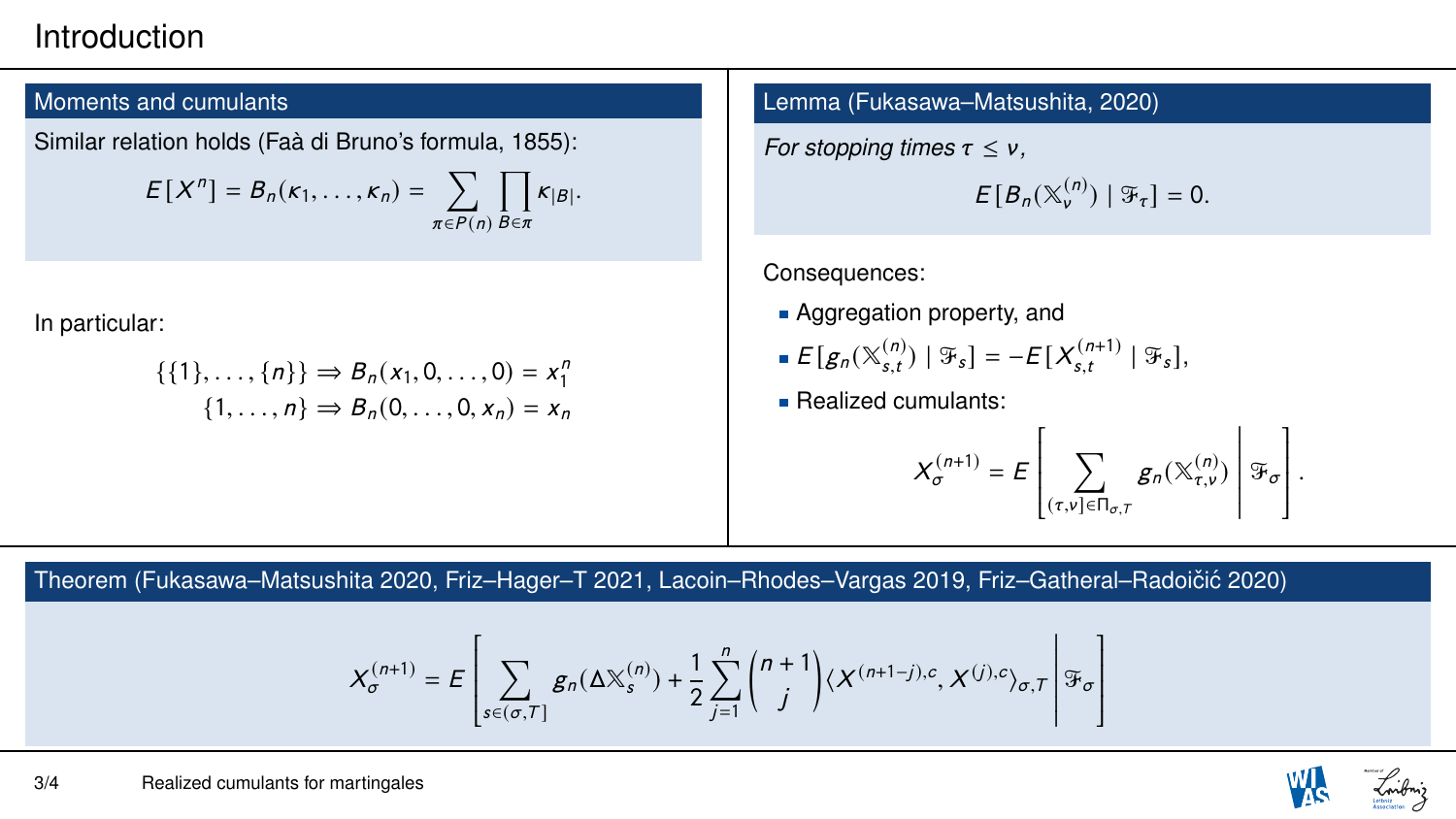In the proof, the relation  $E[e^{zX_T} | \mathcal{F}_t] = e^{K_t(z)}$  is expressed in terms of Bell polynomials. We have,  $e^{zX_t+K_t(z)}$  is a martingale; this gives rise to the cumulant (diamond) recursion.

Current approach shows universality of the coefficients appearing in the recursion.

Multidimensional generalization of Bell approach?

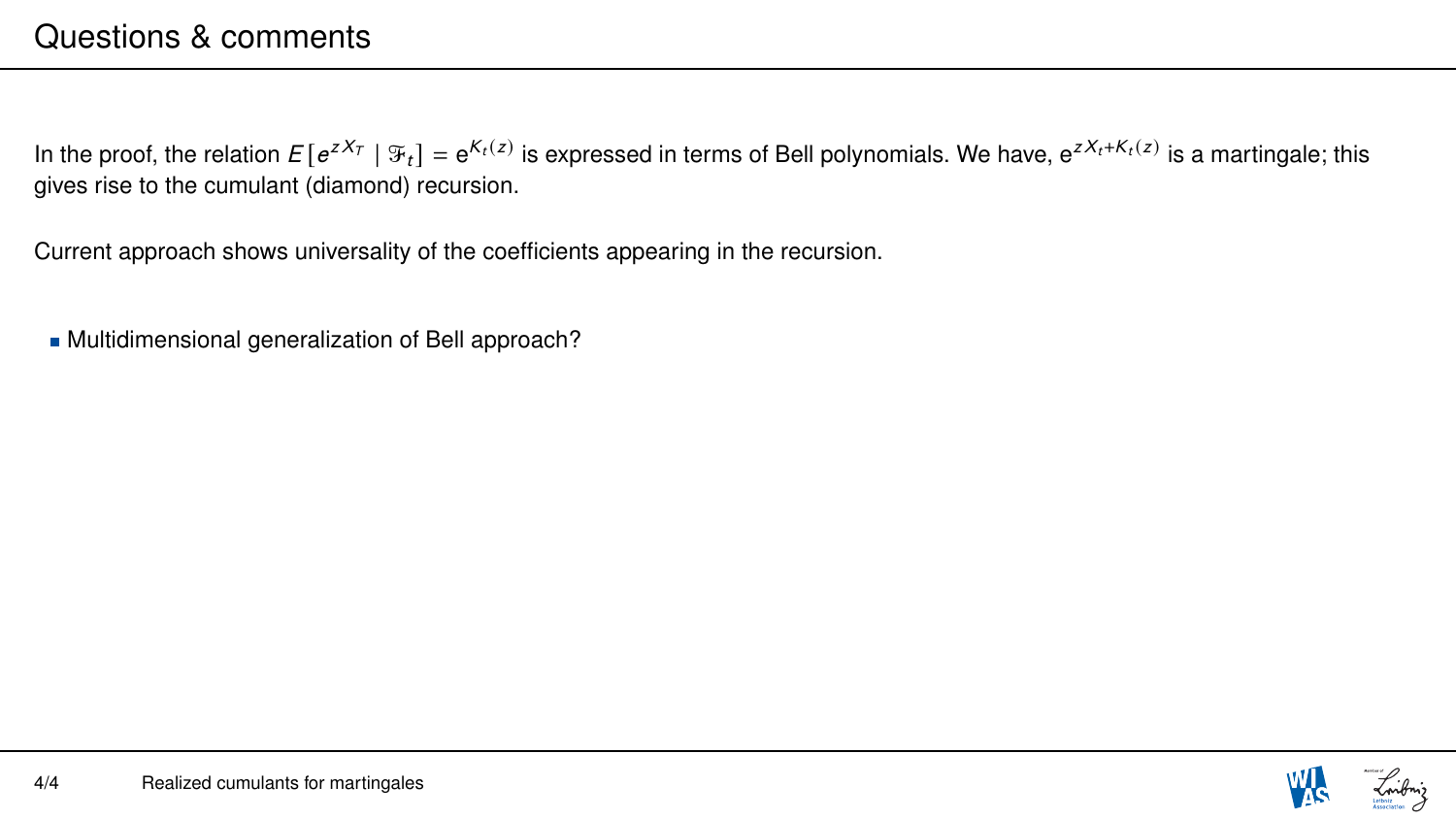In the proof, the relation  $E[e^{zX_T} | \mathcal{F}_t] = e^{K_t(z)}$  is expressed in terms of Bell polynomials. We have,  $e^{zX_t+K_t(z)}$  is a martingale; this gives rise to the cumulant (diamond) recursion.

Current approach shows universality of the coefficients appearing in the recursion.

- Multidimensional generalization of Bell approach?
- Forest expansion? (Friz–Gatheral–Radoičić 2020). Forests and Bell polynomials in (Ebrahimi-Fard–Lundervold–Manchon 2014).